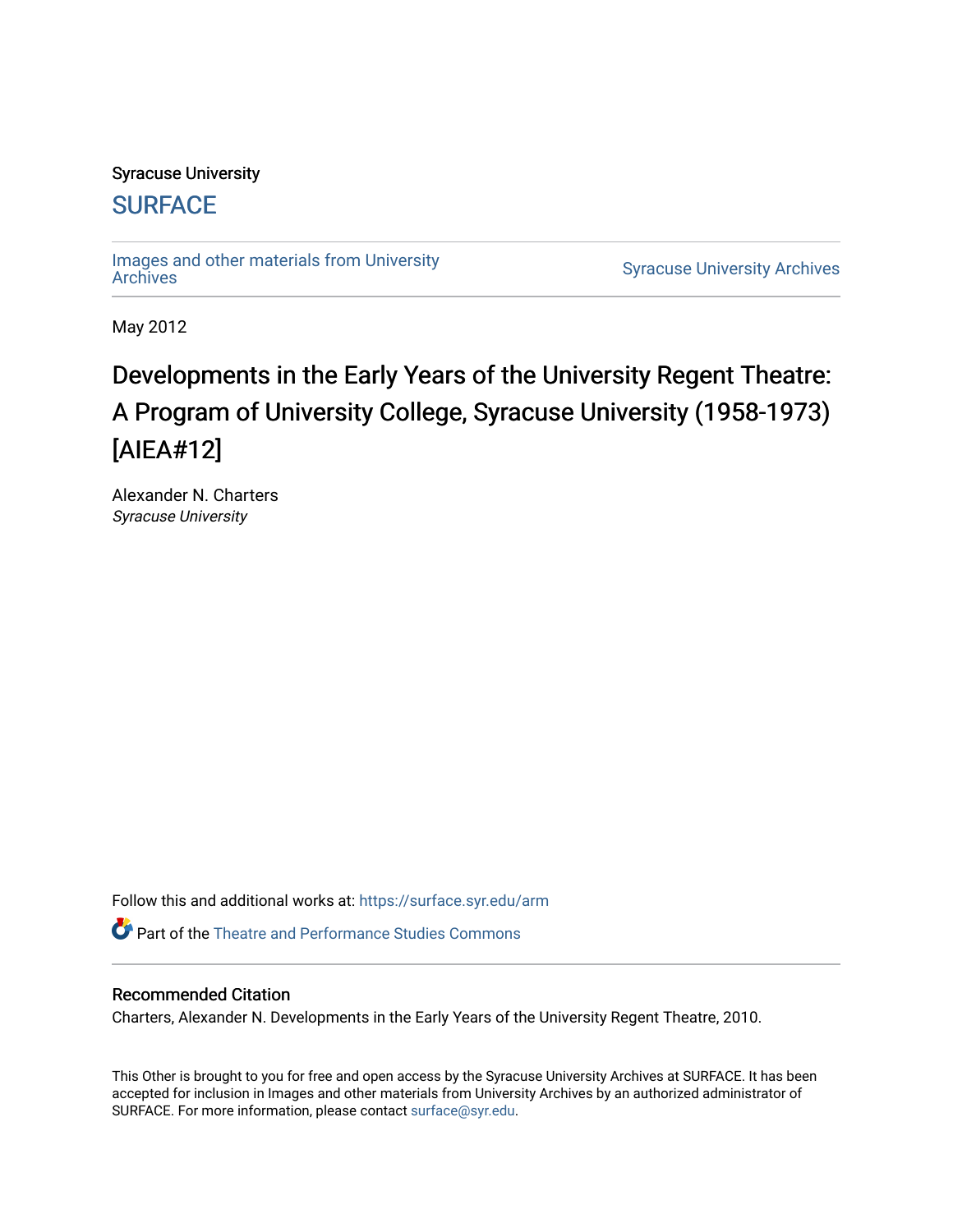### Developments in the Early Years of the University Regent Theatre: A Program of University College -- Syracuse University (1958-1973)

Alexander N. Charters Dean of University College 1952-1964

#### AIEA # 12 A publication of Syracuse University Publications in Continuing Education (SUPCE)

This document is available electronically at:

<http://www.suce.syr.edu/Community/aiea/resources.htm>

AIEA Dean, University College 700 University Ave. Syracuse, NY 13244

1

2010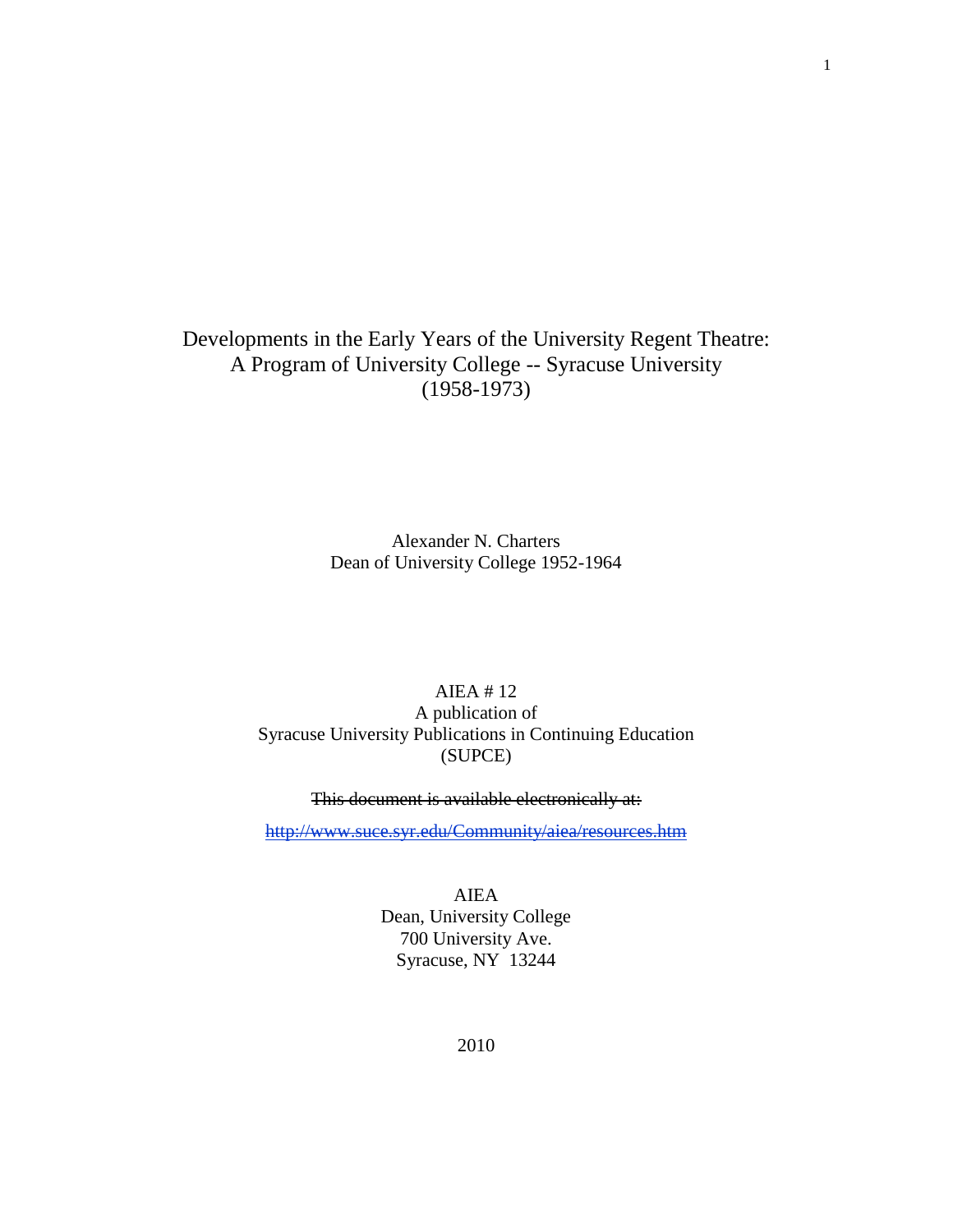In 1958 Hugh Gregg, Vice President of Business Affairs as well as a real estate officer of Syracuse University, informed me that Syracuse University had purchased the Regent Theatre from Kallett Theater at 820 E Genesee Street, two blocks east of University College. He also told me that I would be running it. At the time, the Regent Theatre was located in what was then considered an undesirable location around the corner of East Genesee Street at that time was a commercial venture that showed movies.

Almost immediately after taking over the theatre, Madelon Beyle of the Skaneateles Lyric Company contacted me about conducting a program during the summer of 1958 at the Regent Theatre. It had a program the previous summer at Skaneateles and wanted a new location. There had been no time to schedule a program in the Regent Theatre for the summer and so it was agreed that the Skaneateles Lyric Company would use the Regent Theatre as an independent organization under its Board of Directors. I sat in on its Board meetings. It was a successful season and apparently the debt from the previous season was paid off. No charge was

\_\_\_\_\_

Caveat: The files of University College are missing. Accordingly, this statement is written from limited information in the files of Alexander N. Charters and his recollections. This statement is a synopsis of developments while he was Dean of University College. Louis Kempton, Business Manager of University College during this period who had knowledge of all the operations of University College, contributed significantly. We are grateful to him. Jim Scott, Producing Director of the Syracuse Repertory Theatre, reviewed this statement and made useful suggestions.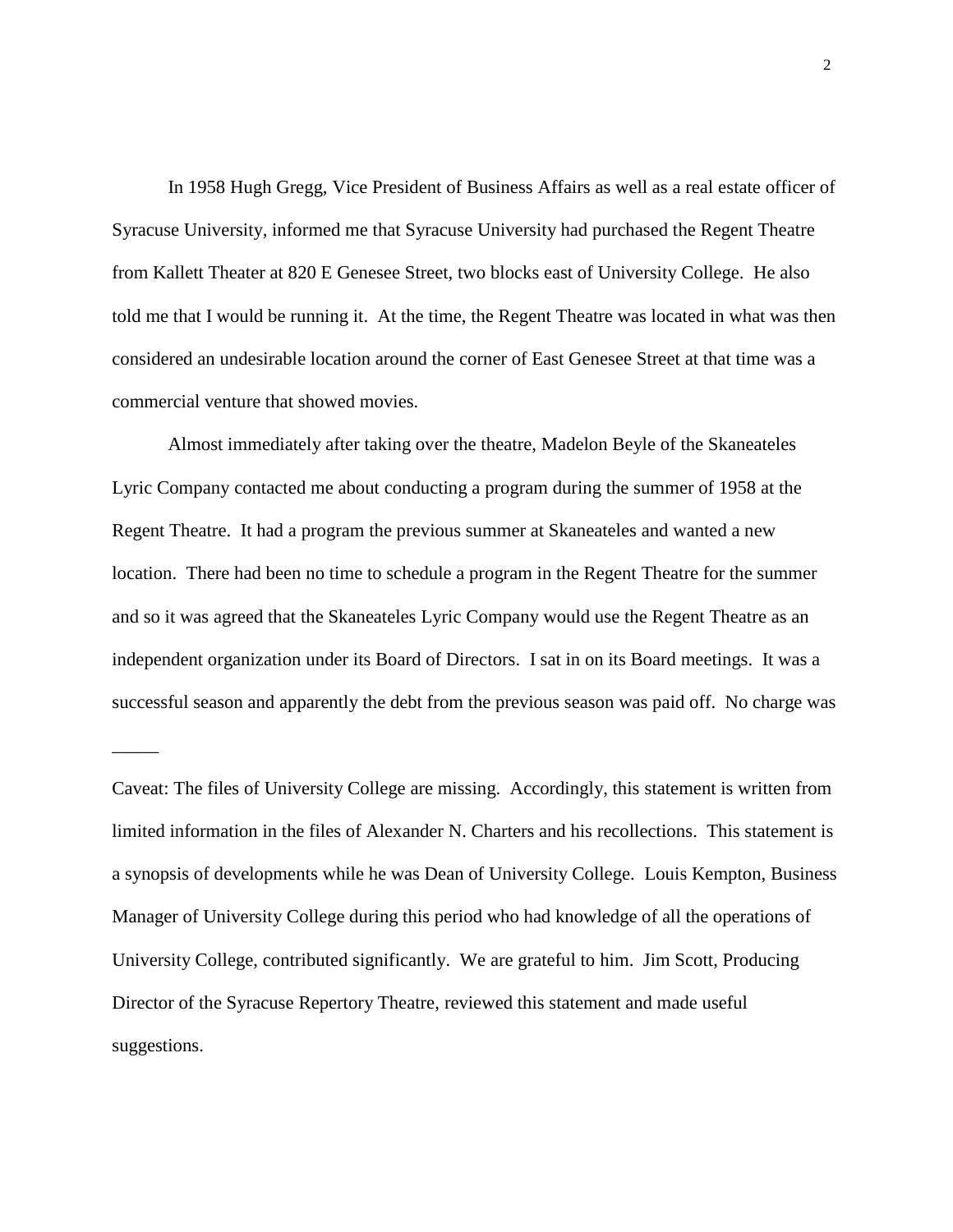made by University College for the use of the Regent Theatre. University College elicited considerable community attention to its new downtown Theatre.

University College, the Adult Education Division of Syracuse University, administered the Regent Theatre as one of its programs for adult students. Each year the deficits were assumed by University College. The Regent Theatre was administered under the Policies and Procedures of University College and some modifications were made in them so that they were appropriate for the development of the Regent Theatre. When University College was assigned the Regent Theatre, it was considered as an additional resource to provide programs to meet the educational needs of adult students primarily in the metropolitan Syracuse area.

After the change in ownership, the Regent Theatre began to develop a comprehensive program in education and culture to develop further programs in music, drama and film primarily for adults of the Syracuse community.

At that time, the facility had a screen for showing movies, a large but fairly narrow auditorium, a small balcony (886 seats) and a booth for movie projectors. The entrance was under a marquee on 607 East Genesee Street. There was very little space behind the screen so the stage was very limited for theatrical and musical performances.

The first manager was Steve Allen who stayed only a few months before Robert Bergeron was appointed in 1962 as a Program Administrator of University College to develop the program and manage the Theatre. Over a period of time, the title of the Program Administrator was changed to titles more appropriate to theater

Early performances included traveling shows, amateur theatre, films, travelogues, music, guest artists and young artist's series.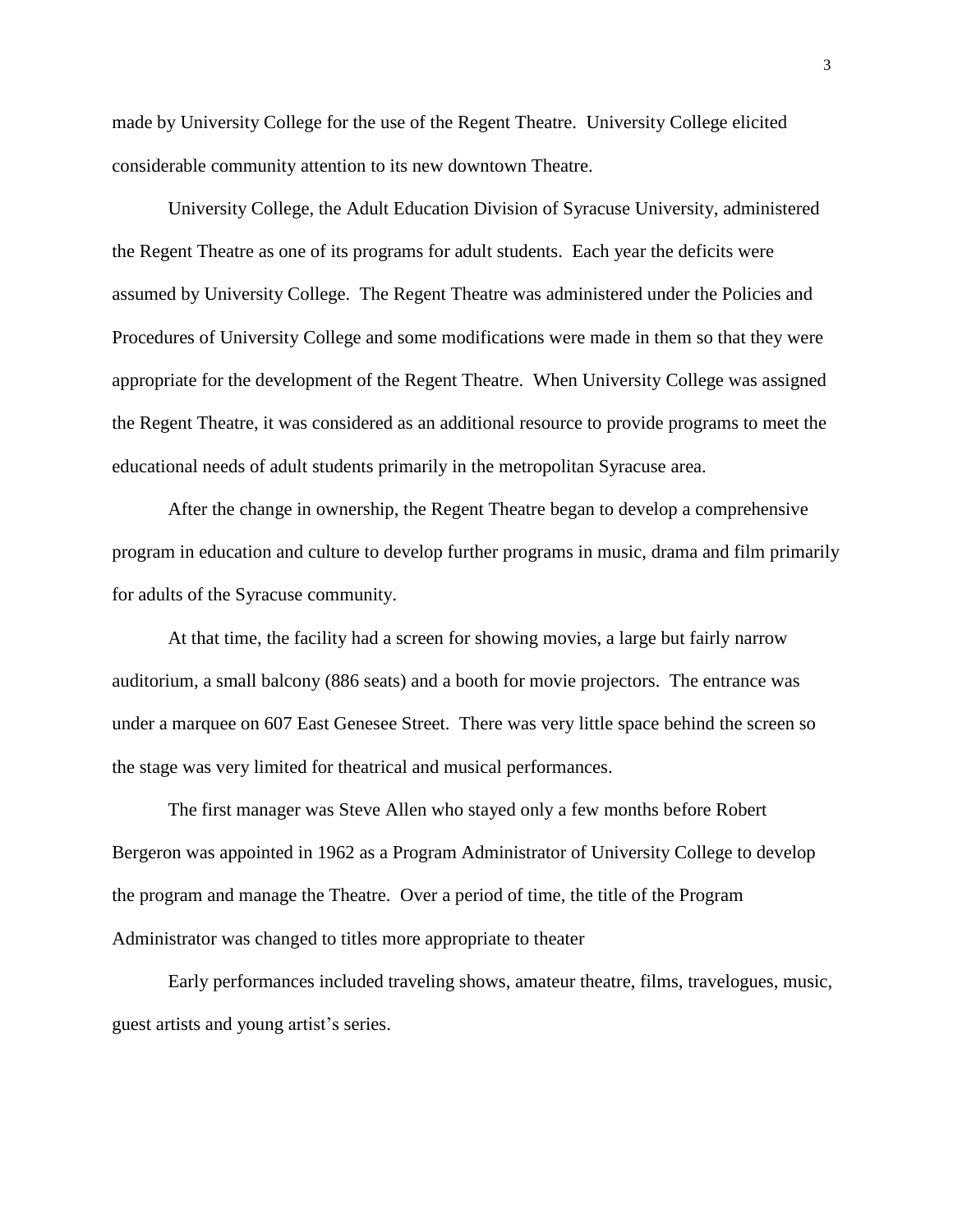Over a brief period of time the name was changed to the University Regent Theatre to acknowledge Syracuse University as the new developer. University College was planning to expand the program and facilities when Rex Henriot was appointed by University College as Program Administrator for the University Regent Theatre in 1961.

Syracuse University began acquiring property in the area to provide parking for staff and audiences of the University Regent Theatre. However, the buildings, as soon as they were acquired, were used for theatre offices, work areas and other purposes. Parking facilities were postponed for many years. In 1962 the stage was expanded and a new theatrical lighting system was installed at a total cost of about \$120,000.

University College was becoming increasingly proactive in program development for the Theatre. There as growing consensus that the University Regent Theatre should move to provide more live professional performances to its list of programs.

The Drama Department of Syracuse University was increasingly interested and active in the programming in the University Regent Theatre. In 1961 Sawyer Falk, Chairman of the Drama Department expressed his interest to me in working with the University Regent Theatre. We began planning. He then went to Europe as a faculty member on an international study tour offered by International Programs of University College. He died in Paris. The interest, however, was then continued by Gerald Reidenbaugh who was appointed Chairman of the Drama Department as the successor to Sawyer Falk. The Drama Department was very well known as the producer of live performances in the Boar's Head Theater. At that time there was growing consensus that the University Regent Theatre should produce more live theater. In 1961, Rex Henriot, the Managing Director of the University Regent Theatre, and Gerald Reidenbaugh, Artistic Director, formed the New Playhouse as a program of the University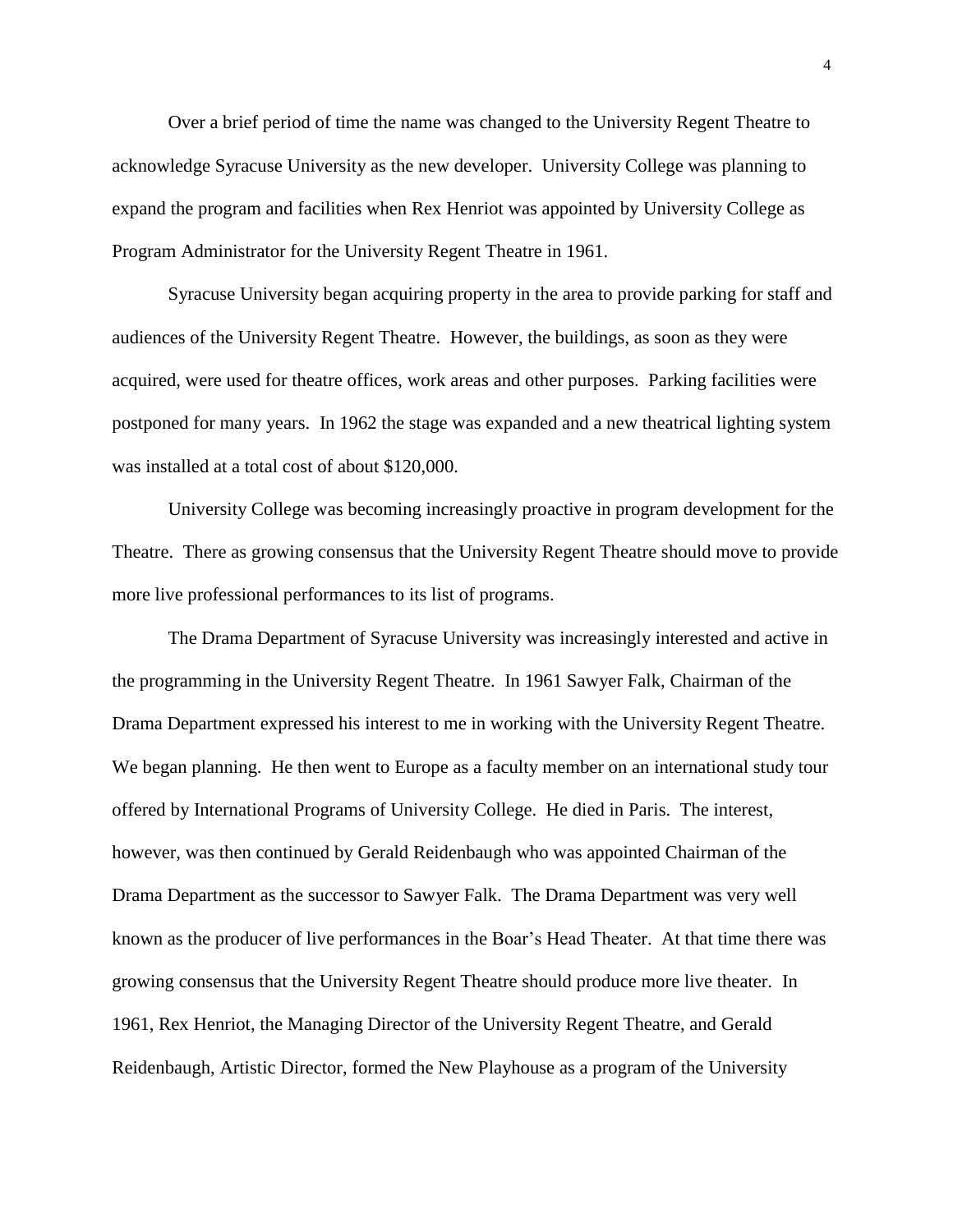Regent Theatre and produced performances in the University Regent Theatre, especially for children in the summers of 1961-1962-1963 and 1964. It was a highly successful venture.

Some of the performances at the University Regent Theatre engaged actors from the Actors' Equity Association. One of the arrangements with the Association was that the Theatre had to provide actors with a meal between an afternoon and evening performance. Eleanor Ludwig, Director of Syracuse Conferences at University College, organized a group of volunteer women to prepare and serve these meals as necessary. This group became a strong and significant resource to the University Regent Theatre and became known as the Women's Auxiliary. It continued to function in this role and became active in raising funds as well as making other significant contributions.

Arrangements with Actors' Equity Association and University Regent Theatre developed and, since Syracuse University was not unionized, it was decided to create a separate corporation legally separate from Syracuse University to work with the actor's union. On January 25, 1962, the Syracuse University Theatre Corporation received a provisional not-for-profit charter from the State of New York as an independent body. The following individuals were the original officers of the not-for-profit corporation: Clark D. Ahlberg, President (Vice President, Syracuse University); Francis A. Wingate, Secretary (Vice President and Treasurer of Syracuse University); Alexander N. Charters, Secretary (Dean of University College, Syracuse University); and Victor J. Colway, Treasurer (Vice President, Business Affairs of Syracuse University).

The Board of the Syracuse University Theatre Corporation was later expanded to include members from the larger community.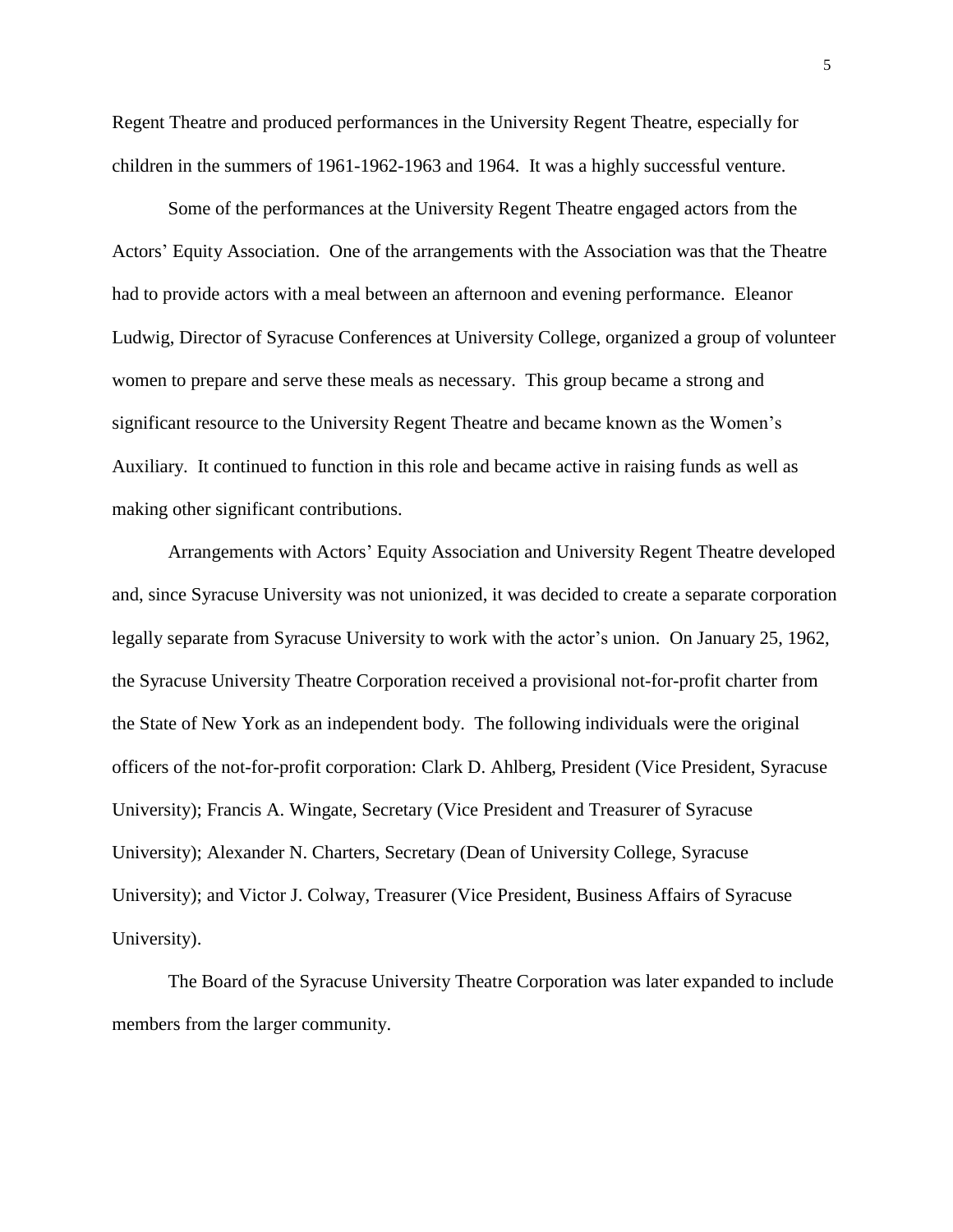By law, the Trustees had to hold meetings of the Corporation. I decided that it would be informative for them to meet with staff members and others involved with the University Regent Theatre. It was agreed that the trustees of the Syracuse University Theatre Corporation and a group of staff members from the University Regent Theatre named by the Dean of University College would hold joint meetings. This group was later expanded to include members from the community and named the Advisory Committee. There was discussion to decide which person from which organization would be chair of the meetings of the combined group. I finally decided that a person from each group would be named as chairs for the meeting. One chair presided over the first part of the meeting and the other chair took over for the second half. It was awkward at first but the arrangement worked out and it was continued.

The Syracuse University Theatre Corporation was used as a body to contract with Actors' Equity Association. It was used somewhat as an agent for actors with the University Regent Theatre. At the meetings, the trustees of the Corporation also participated in an advisory role with the so-called Advisory Committee with no power to act.

In 1964 Marlow Burt, Assistant Manager of the University Regent Theatre, received a grant of \$70,000 from the Gifford Foundation to "subsidize new professional theater and to develop and educate young audiences for the future." Nineteen area schools were involved. It was the first grant received by the University Regent Theatre.

In 1964 the Syracuse Repertory Theater was formed by University College to provide live professional theater and engaged actors through the Actors Equity Company.

In 1966, Syracuse University added a new building to the University Regent Theatre complex which contained two additional theatre spaces: the Experimental Theatre (204 seats) and the Black Box Theatre. The addition also included new office spaces and a lobby space for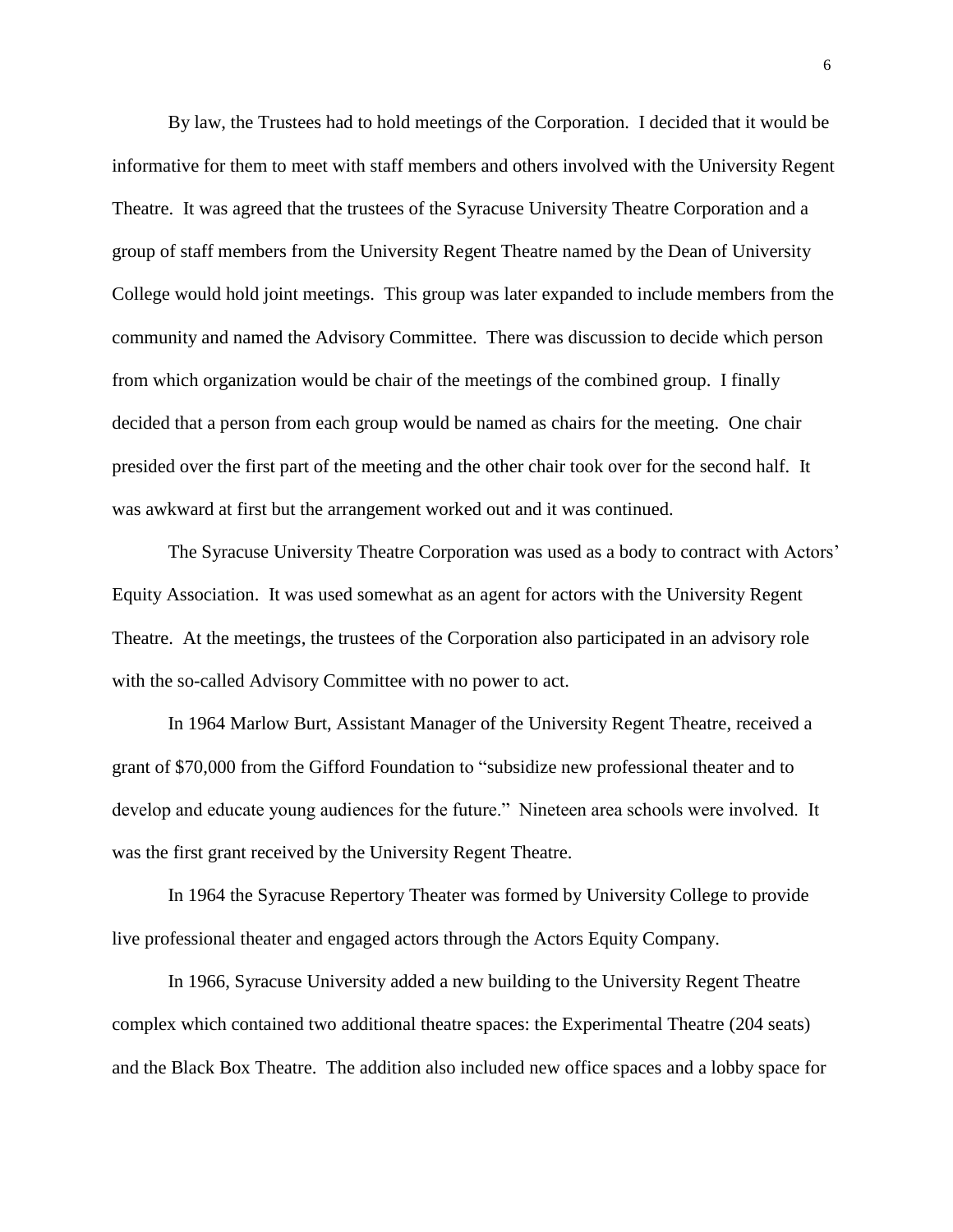the Experimental Theatre. The cost of the new construction was about \$1,000,000 and covered entirely by Syracuse University. Some funds were raised by the Theater Corporation under the chairmanship of Daniel Sutton and the remainder by Syracuse University. Later the balance owed to the University was taken from the University College Reserve Fund.

The Drama Department became increasingly involved in the University Regent Theatre. In 1963-64 the Drama Department moved into the University Regent Theatre building and thus became in effect a tenant of the University Regent Theatre. The two were housed in the same building and worked together on the same programs and yet reported to two different administrators.

In 1964 my appointment as Dean of University College ended when I was appointed Vice President for Continuing Education of Syracuse University. My successor as Dean was Dr. Clifford L. Winters who was Associate Dean of University College. University College was one of the programs that reported directly to me as Vice President for Continuing Education and as such I continued to be involved with the University Regent Theatre.

In 1963 the Syracuse Repertory Theatre was formed to produce live professional theater and other programs of the University Regent Theatre and was continued as a very successful program. It was earning respect from the growing audiences by the quality of its programs. In addition to obtaining money from ticket sales, it received money from advertising in the performance programs and from the Women's Auxiliary. All deficits were assumed by University College.

By 1971 the University Regent Theatre became independent of University College including the financial arrangement but remained a part of Syracuse University.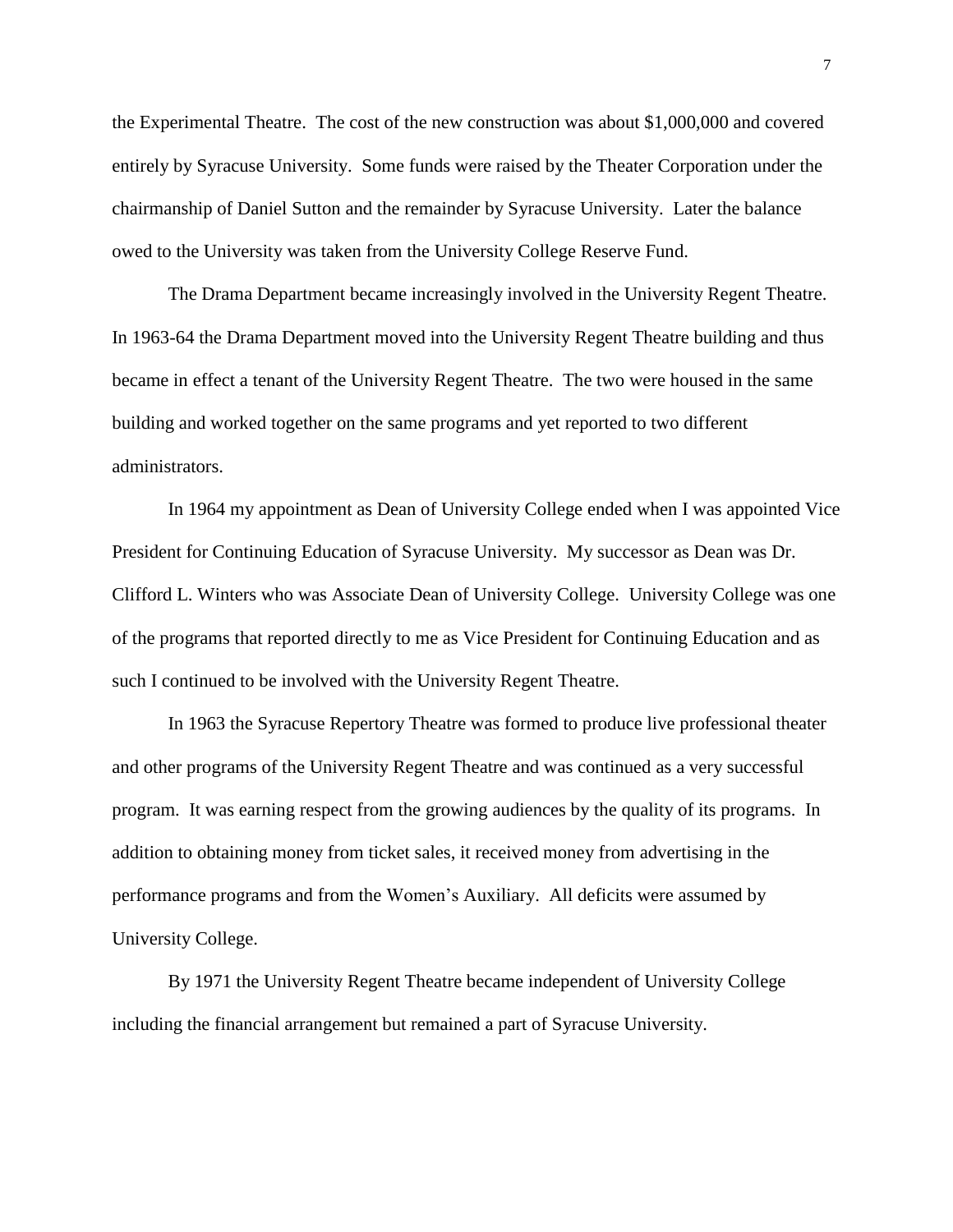The Syracuse Repertory Theatre developed as a professional company with an aura of excitement and enthusiasm by the staff and by the larger Syracuse community for which it performed. It became the dominant program of the University Regent Theatre. The lack of attention by the University Repertory Theatre staff more than a lack of interest by adult students of the Syracuse community in a comprehensive program of theater related performances and activities as originally planned resulted in most the original programs being phased out. It is hopefully considered that a comprehensive program of theater related programs and theater related programs for adult students will be offered for adult students in the extended Syracuse community. It could be provided by Syracuse Stage, University College and/or by another division of Syracuse University.

The Syracuse Repertory Theater of the University Regent Theater continued to thrive. After Arthur Storch was appointed in 1973 as Artistic Director of Syracuse Repertory Theater and chair of the Drama Department, the name of the Syracuse Repertory Theater was changed to Syracuse Stage.

11/09